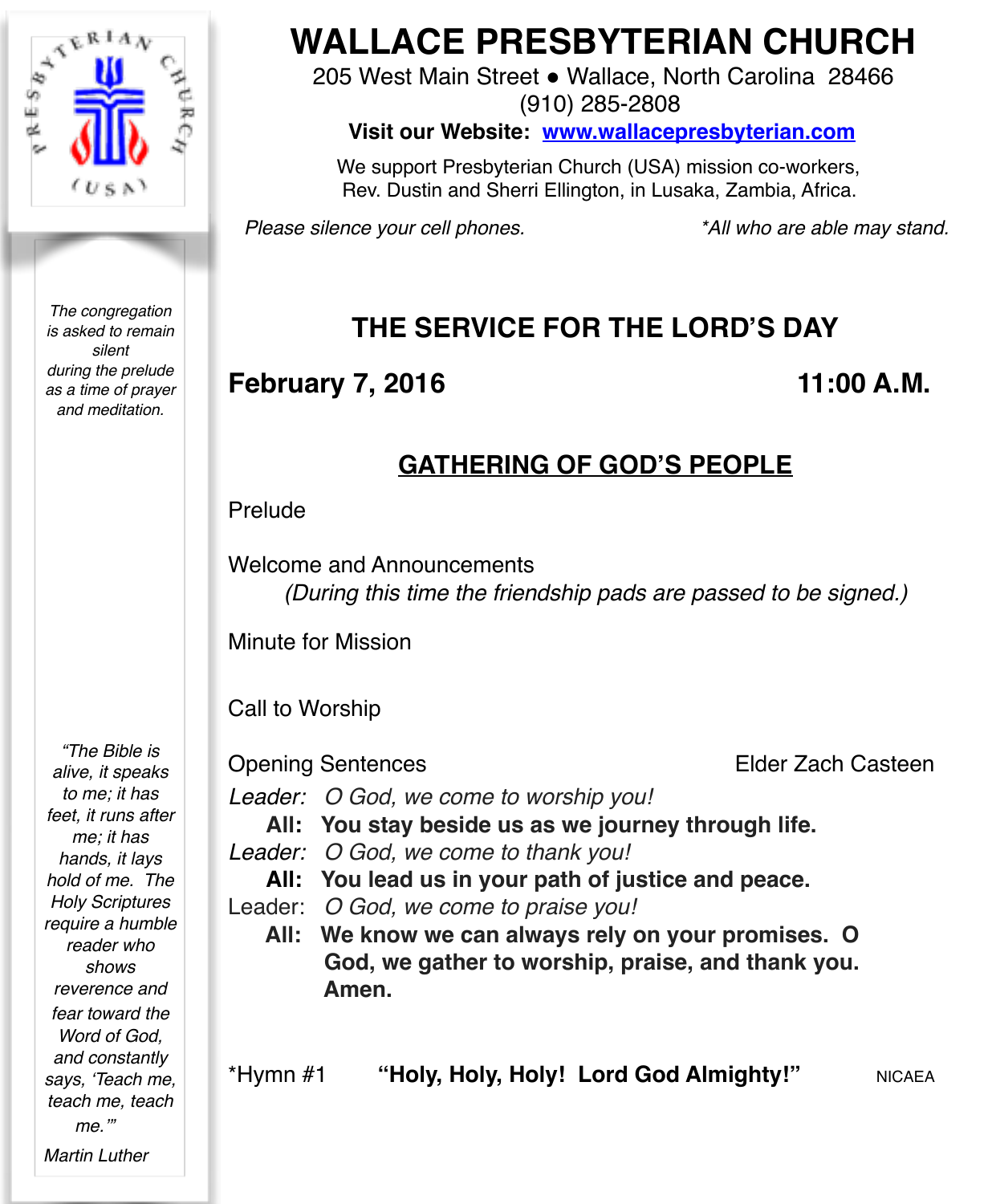*"Indeed, the word of God is living and active, sharper than any two-edged sword, piercing until it divides soul from spirit, joints from marrow; it is able to judge the thoughts and intentions of the heart."*

*Hebrews 4:12*

*"But be doers of the word, and not merely hearers who deceive themselves."*

*James 1:22*

*"All scripture is inspired by God and is useful for teaching, for reproof, for correction, and for training in righteousness, so that everyone who belongs to God may be proficient, equipped for every good*  work." *2 Timothy 3:16-17*

#### \*Unison Prayer of Confession

*Gracious God, even when we give our best and strongest love to your service, we still fall short of the glory you intended for us. Lord, have mercy. You know how hard it is for us to see your truth clearly, to follow it fully, and to love you completely. Lord, have mercy. Loving God, the magnitude of our sins is far outreached by the magnitude of your mercy. We ask through Jesus Christ that our sins may be forgiven and overruled by your abundant grace. Amen.*

#### \*Responsive Assurance of Pardon

*Leader: As the apostle Paul wrote: "If you confess with your lips that Jesus Christ is Lord and believe in your heart that God raised him from the dead, you will be saved."*

**All: These words contain the good news that in Jesus Christ we are forgiven. Thanks be to God!**

\*Gloria Patri Hymn #581 *Glory Be to the Father*

## **PROCLAIMING GOD'S WORD**

Children's Sermon **Elder Carol Steen** 

#### Prayer for Illumination

*In the beginning was the Word. And the Word was with God, and the Word was God. For the Word of God written, for the Word of God proclaimed, for the Word of God made flesh, we give you thanks. May that everlasting Word be written on our hearts this day. Amen.*

| Old Testament Lesson<br><i>Isaiah 55:8-11</i> |                     | Elder Zach Casteen<br>$+$ Page 598 |
|-----------------------------------------------|---------------------|------------------------------------|
| *Hymn #450                                    | "Be Thou My Vision" | <b>SLANE</b>                       |
| <b>New Testament Lesson</b>                   | Hebrews 4:12        | $+$ Page 972                       |

Sermon Mr. Gary Bell, Gideons International **"Called As Partners In Christ's Service"**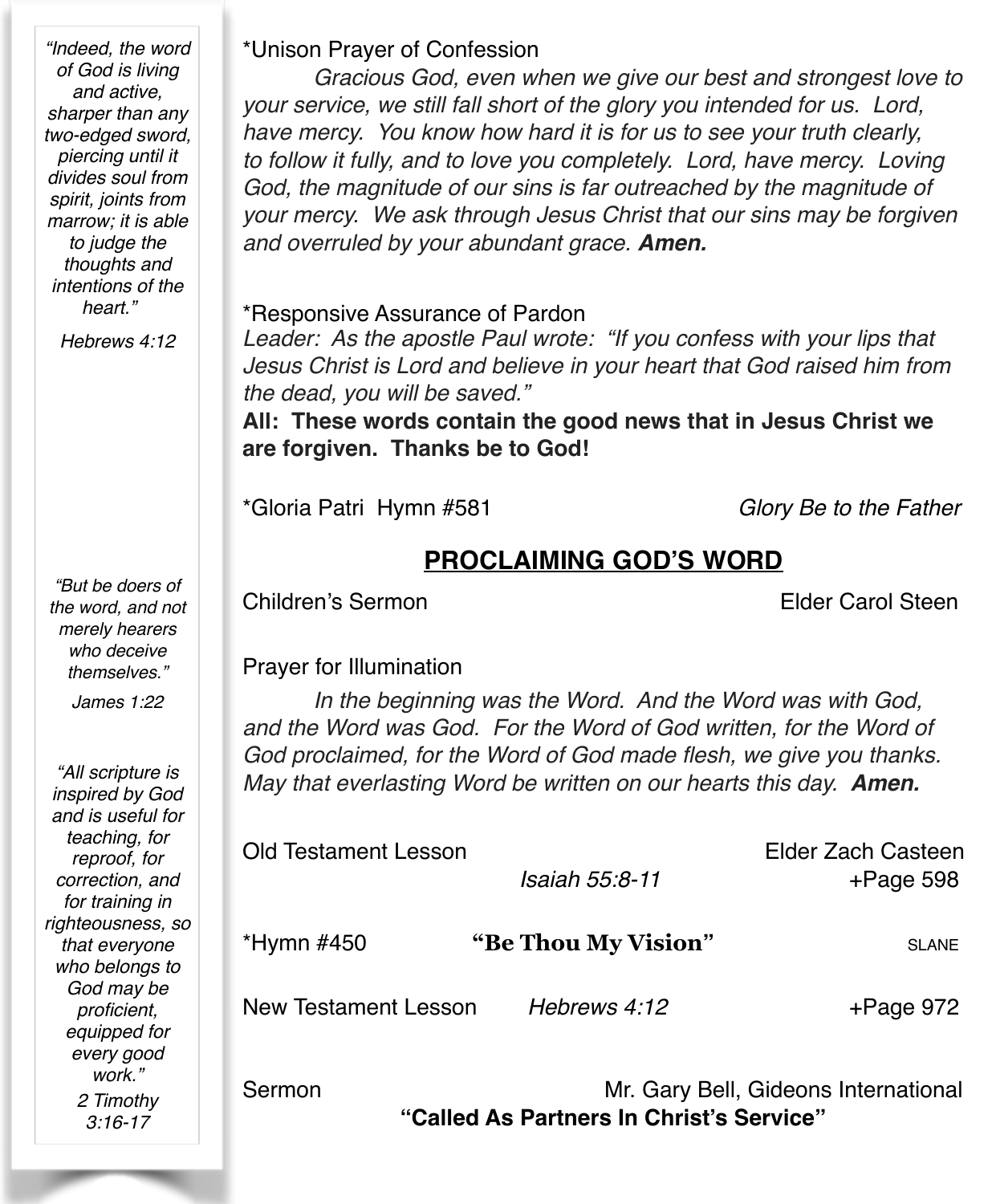#### A Time for Reflection

Unison Prayers of the People *(Psalm 121 and the Lord's Prayer)*

*I lift up my eyes to the hills— from where will my help come? My help comes from the Lord, who made heaven and earth. He will not let your foot be moved; he who keeps you will not slumber. He who keeps Israel will neither slumber nor sleep. The Lord is your keeper; the Lord is your shade at your right hand. The sun shall not strike you by day, nor the moon by night. The Lord will keep you from all evil; he will keep your life. The Lord will keep your going out and your coming in from this time on and for evermore. Our Father who art in heaven, hallowed be thy name. Thy kingdom come, thy will be done, on earth as it is in heaven. Give us this day our daily bread; and forgive us our debts, as we forgive our debtors; and lead us not into temptation, but deliver us from evil. For thine is the kingdom and the power and the glory, forever. Amen*! !

## **GIVING THANKS TO GOD**

Presentation of Tithes and Offerings

**Offertory** 

\*Doxology and Prayer of Dedication

*Praise God from whom all blessings flow; Praise Him all creatures here below; Praise Him above ye heavenly host; Praise Father, Son, and Holy Ghost. Amen.*

Unison Prayer of Dedication (for Offering)

*We walk by faith, we live by faith, we give by faith. God of great gifts, you have given us so much, accept these gifts from our hands, our faithful response to your abundant grace. Amen.*

*The Apostles' Creed's structure may be based on Jesus' command to make disciples of all nations, baptizing them in the name of the Father, the Son, and the Holy Spirit. The Creed attained its present form by the 8th century A.D.*

The Affirmation of Faith: The Apostles' Creed

I believe in God the Father Almighty, Maker of heaven and earth, And in Jesus Christ his only Son our Lord; who was conceived by the Holy Ghost, born of the Virgin Mary, suffered under Pontius Pilate, was crucified, dead, and buried; he descended into hell; the third day he rose again from the dead; he ascended into heaven, and sitteth on the right hand of God the Father Almighty; from thence he shall come to judge the quick and the dead. I believe in the Holy Ghost, the holy catholic Church, the communion of saints, the forgiveness of sins, the resurrection of the body, and the life everlasting. **Amen.**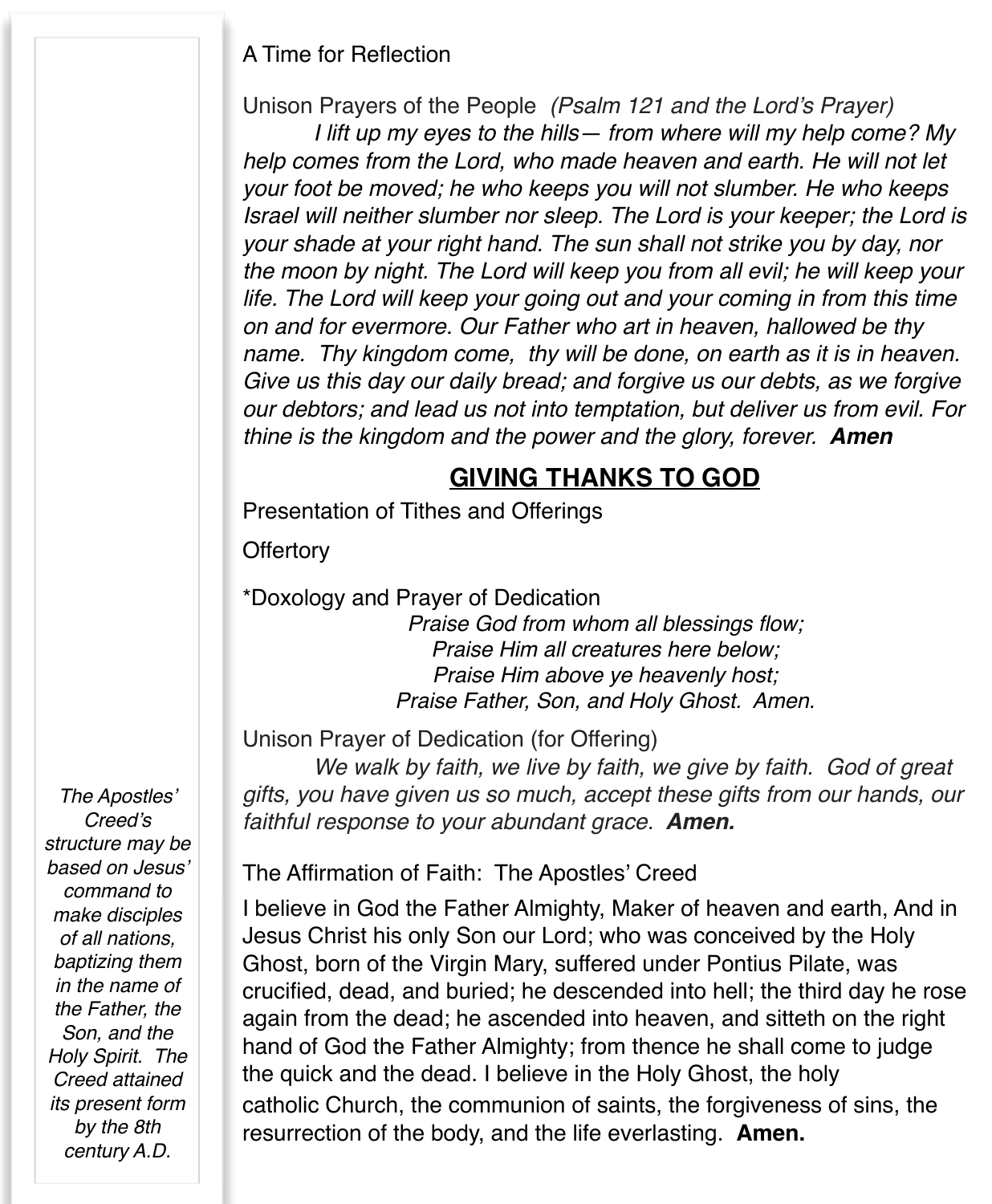\*Hymn #462 **"I Love to Tell the Story"** HANKEY

**\***Benediction

*"The grass withers, the flower fades; but the word of our God will stand forever."*



\*Postlude

*Isaiah 40:8*

\*<sup>*All who are able may stand.* +*The page number in the pew Bible.*</sup>



**You are invited to the annual Presbyterian Women Mission & Issues Covered Dish Luncheon and Program. Sunday, February 28, 2016 12:15 p.m.**

Mr. Penn Croom, Development Director for Duplin Christian Outreach Ministries in Wallace, will be our mission speaker. DCOM celebrated its 10th anniversary on July 5, 2015. Mr. Croom will update us on how the ministry has grown over the years, the many different services now provided in our community, and how our congregation can continue to support this important outreach to our neighbors.

For more information about Duplin Christian Outreach Ministries, visit the website at [www.duplinchristian.com](http://www.duplinchristian.com).

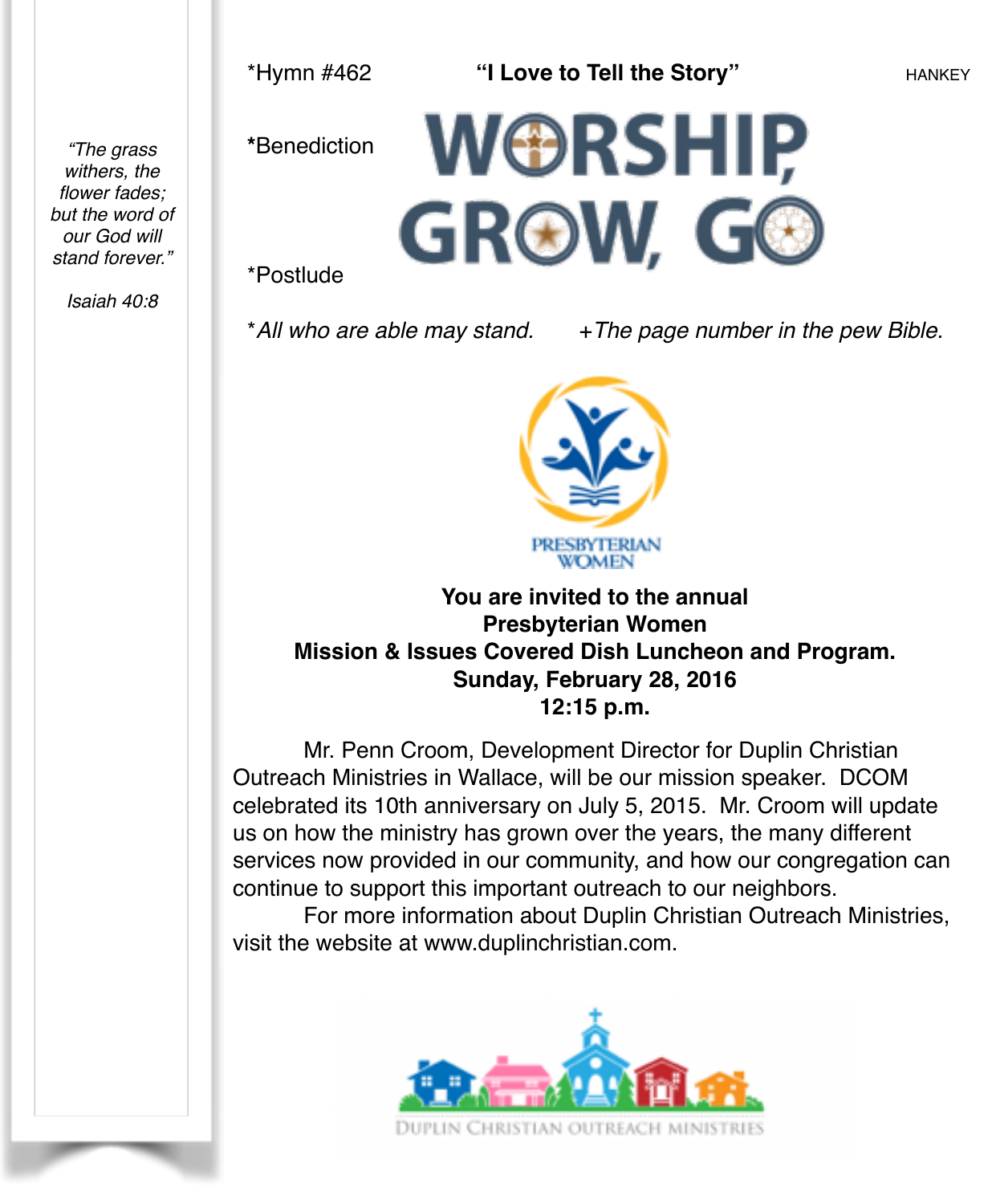| <b>WEEKLY CALENDAR</b> |                                 |                                                 |
|------------------------|---------------------------------|-------------------------------------------------|
| Sunday, February 7     | $9:40 \text{ am}$<br>$10:00$ am | <b>Opening Assembly</b><br><b>Sunday School</b> |
|                        | 11:00 $am$                      | Worship/Souper Bowl of Caring Offering          |
| Monday, February 8     | $10:30$ am                      | Circle #1: Office Building                      |
| Tuesday, February 9    | $6:30$ am                       | Coffee, Room 304                                |
|                        | 7:00-7:30 am                    | SonRise Worship, Room 304                       |
|                        | $10:30$ am                      | Circle #3: Brenda Long                          |
|                        | 7:00 pm                         | Circle #4: Mary Laine Rouse                     |
| Wednesday, February 10 |                                 | ASH WEDNESDAY, BEGINNING OF LENT                |
|                        | $10:00$ am                      | Bible Study, Church Office Building             |
|                        | 5:15-7:00 pm                    | LOGOS!                                          |
|                        | $6:00$ pm                       | Handbells                                       |
|                        | 7:30 pm                         | <b>Choir Practice</b>                           |

## **NOTES AND ANNOUNCEMENTS**

- **" We welcome** Mr. Gary Bell of the Duplin Camp of Gideons International as our preacher today. The Gideons International is an Association of Christian business and professional men and their wives dedicated to telling people about Jesus through sharing personally and by providing Bibles and New Testaments. While they are known worldwide for their work with hotels, they predominantly share Scriptures in schools and colleges, prisons and jails, hospitals, and medical offices.
- **Thanks** to Sharon Robison for her musical worship leadership this morning.
- We extend our Christian love and sympathy to Emily Wells and her family on the death of her sister, Mary Lilly Mathews, on January 29. Her graveside service will be today at 2:00 p.m. at Devotional Gardens, 1260 NC Hwy 24/50, Warsaw.
- " **Please join** the minister for a Bible study on Mark 8:27 9:1 on Wednesday, February 10 at 10:00 a.m. in the Church Office Building.
- **The Congregational Care Ministry Team** will have a brief meeting right after worship today in the Fellowship Hall.



**FEED OUR HUNGRY CHILDREN/ BACKPACK MINISTRY OFFERING SUNDAY, FEBRUARY 28**